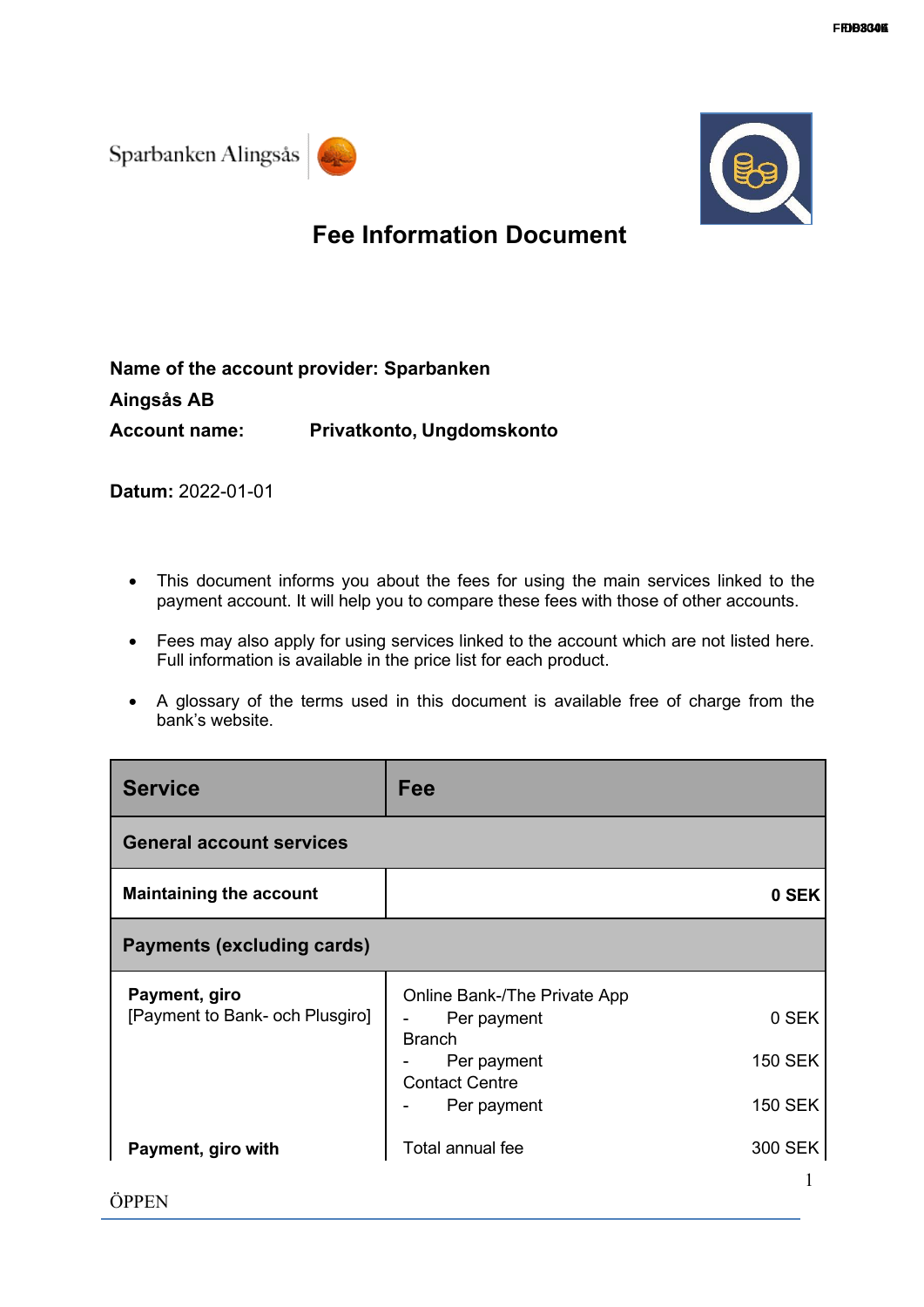|  | <b>Envelope service</b><br>tee | Customer over the age of 65, total annual<br>195 SEK |
|--|--------------------------------|------------------------------------------------------|
|--|--------------------------------|------------------------------------------------------|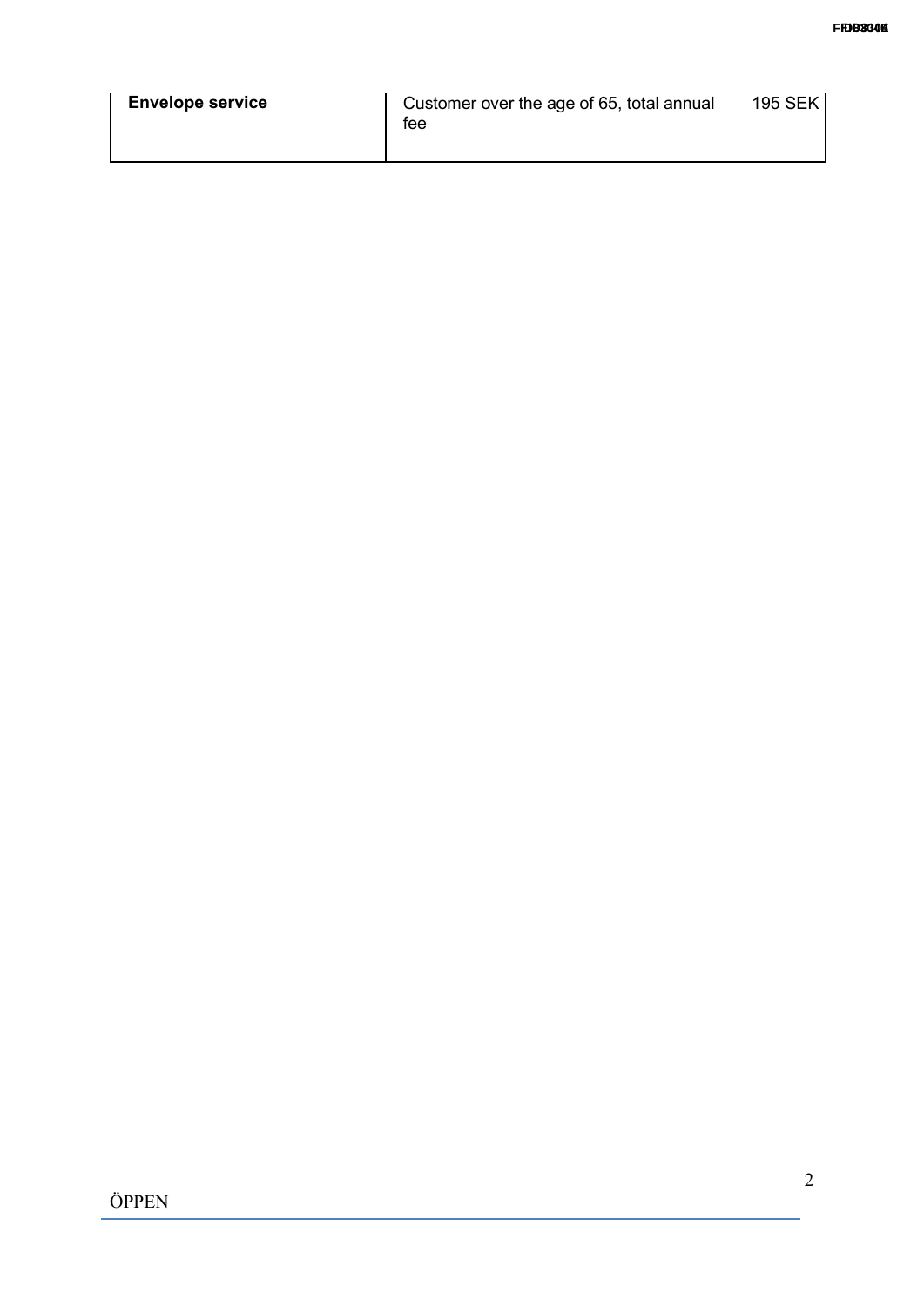| [Paperbased<br>payment/Giropayment]                                       |                                                                                                                      |                        |
|---------------------------------------------------------------------------|----------------------------------------------------------------------------------------------------------------------|------------------------|
| <b>Payment, Swish</b>                                                     |                                                                                                                      | 0 SEK                  |
| Payment, to same bank,<br><b>SEK-account</b><br>[Transfer within the same | Online Bank-/The Private App<br>Per payment<br><b>Branch</b>                                                         | 0 SEK                  |
| bank]                                                                     | Per payment<br><b>Contact Centre</b>                                                                                 | 0 SEK                  |
|                                                                           | Per payment                                                                                                          | 0 SEK                  |
| Payment, to another                                                       | Online Bank-/The Private App                                                                                         |                        |
| bank, SEK-account<br>[Transfer to another bank]                           | - Online Bank customer with payment<br>service or Giro payment, per payment<br>- Other, per payment<br><b>Branch</b> | 0 SEK<br><b>10 SEK</b> |
|                                                                           | Per payment                                                                                                          | <b>150 SEK</b>         |
|                                                                           | <b>Contact Centre</b>                                                                                                |                        |
|                                                                           | Per payment                                                                                                          | <b>150 SEK</b>         |
| Standing order, to account in<br>same bank                                | Online Bank-/The Private App                                                                                         |                        |
| [Standing order within the                                                | Per transfer                                                                                                         | 0 SEK                  |
| same bank]                                                                | <b>Branch</b>                                                                                                        |                        |
|                                                                           | Per transfer<br><b>Contact Centre</b>                                                                                | 0 SEK                  |
|                                                                           | Per transfer                                                                                                         | 0 SEK                  |
| Standing order, to account in<br>another bank                             | Online Bank-/The Private App<br>- Online Bank customer with payment                                                  |                        |
| [Standing order to another                                                | service or Giro payment, per transfer                                                                                | 0 SEK                  |
| bank]                                                                     | - Other, per transfer                                                                                                | <b>10 SEK</b>          |
|                                                                           | <b>Branch</b><br>Per transfer                                                                                        | <b>10 SEK</b>          |
|                                                                           | <b>Contact Centre</b>                                                                                                |                        |
|                                                                           | Per transfer                                                                                                         | <b>10 SEK</b>          |
| <b>Payment, international</b><br>transfer, SEPA-payment                   | Online Bank-/The Private App                                                                                         |                        |
| [European Payment in<br>EUR]                                              | Per payment                                                                                                          | 0 SEK                  |
|                                                                           | <b>Branch</b>                                                                                                        |                        |
|                                                                           | Per payment                                                                                                          | <b>200 SEK</b>         |
|                                                                           | <b>Contact Centre</b>                                                                                                |                        |
|                                                                           | Per payment                                                                                                          | <b>200 SEK</b>         |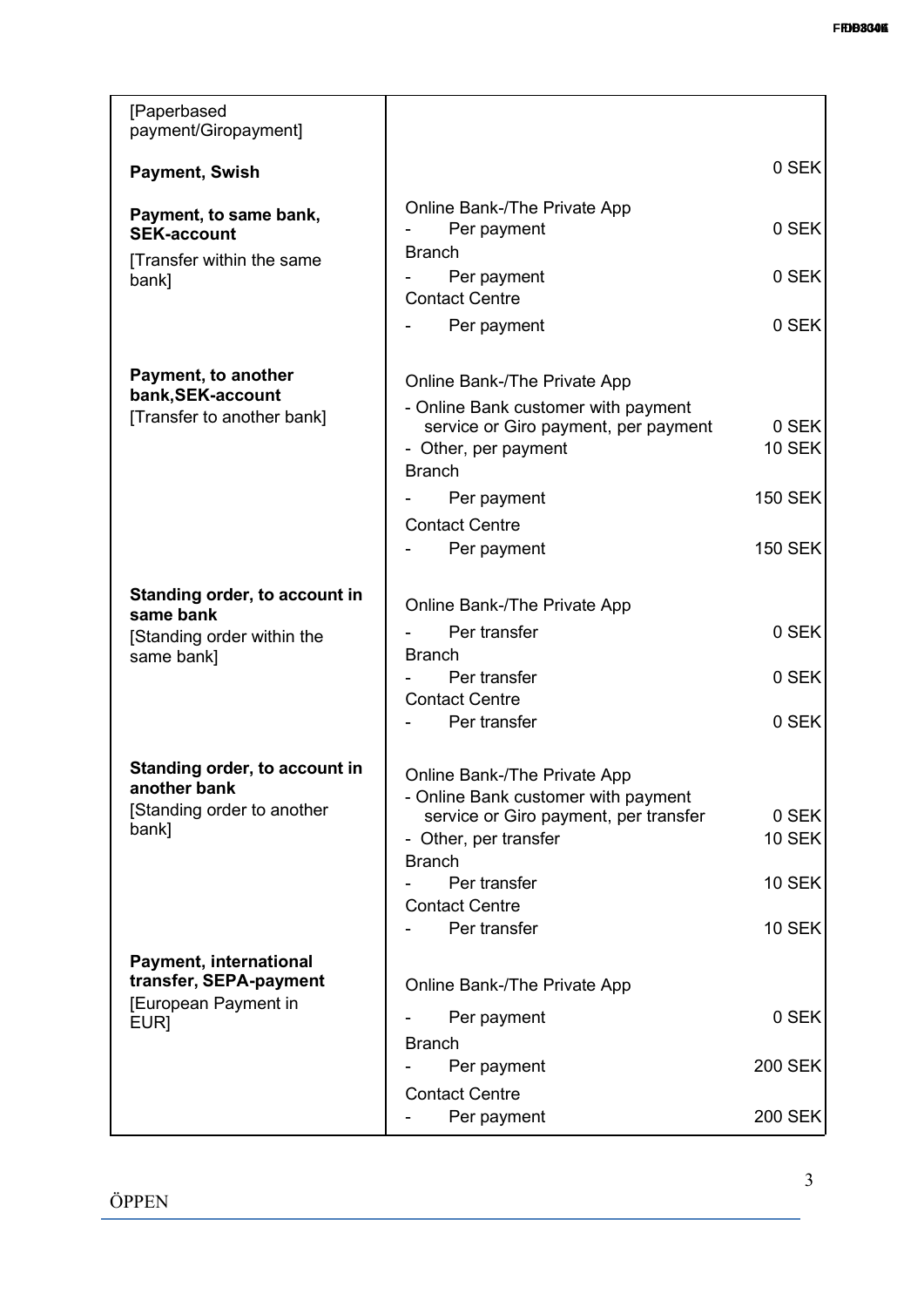| <b>Payment, international</b><br>transfer, non-SEPA-<br>payment<br>[International paymenet] | Online Bank-/The private App<br>Per payment<br><b>Branch</b><br>Per payment<br><b>Contact Centre</b><br>Per payment                                                                                    | 50<br><b>SEK</b><br>250<br><b>SEK</b> |
|---------------------------------------------------------------------------------------------|--------------------------------------------------------------------------------------------------------------------------------------------------------------------------------------------------------|---------------------------------------|
|                                                                                             |                                                                                                                                                                                                        | 250<br><b>SEK</b>                     |
| <b>Card and cash</b>                                                                        |                                                                                                                                                                                                        |                                       |
| <b>Providing a Debit card</b>                                                               |                                                                                                                                                                                                        |                                       |
| <b>Debit Mastercard</b>                                                                     | <b>Student (with CSN Student Finance-</b><br>deposit)                                                                                                                                                  |                                       |
|                                                                                             | <b>Total annual fees</b>                                                                                                                                                                               | 0 SEK                                 |
|                                                                                             | <b>Other customers</b><br><b>Total annual fees</b>                                                                                                                                                     | <b>250 SEK</b>                        |
| Debit Maestro                                                                               | <b>Total annual fees</b>                                                                                                                                                                               | <b>195 SEK</b>                        |
| <b>Debit Mastercard Youth</b>                                                               | <b>Total annual fees</b>                                                                                                                                                                               | 0 SEK                                 |
| <b>Cash witdrawal in Sverige</b><br><b>Cash withdrawalabroad</b>                            | <b>ATM</b><br>- price per withdrawal with Debit Mastercard<br>- price per withdrawal with Debit Maestro<br>- price per withdrawal with Debit Mastercard<br>youth<br>ATM, withdrawal in EUR from ATM in | 0 SEK<br>0 SEK<br>0 SEK               |
|                                                                                             | <b>EU/EES</b>                                                                                                                                                                                          |                                       |
|                                                                                             | - price per withdrawal with Debit Mastercard                                                                                                                                                           | 0 SEK                                 |
|                                                                                             | - price per witdrawal with Debit Maestro<br>- price per withdrawal whit Debit Mastercard<br>youth                                                                                                      | 0 SEK<br>0 SEK                        |
|                                                                                             | <b>Other ATM whitdrawals</b>                                                                                                                                                                           |                                       |
|                                                                                             | - price per withdrawal with Debit Mastercard                                                                                                                                                           | <b>35 SEK</b>                         |
|                                                                                             | - price per withdrawal with Debit Maestro                                                                                                                                                              | <b>25 SEK</b>                         |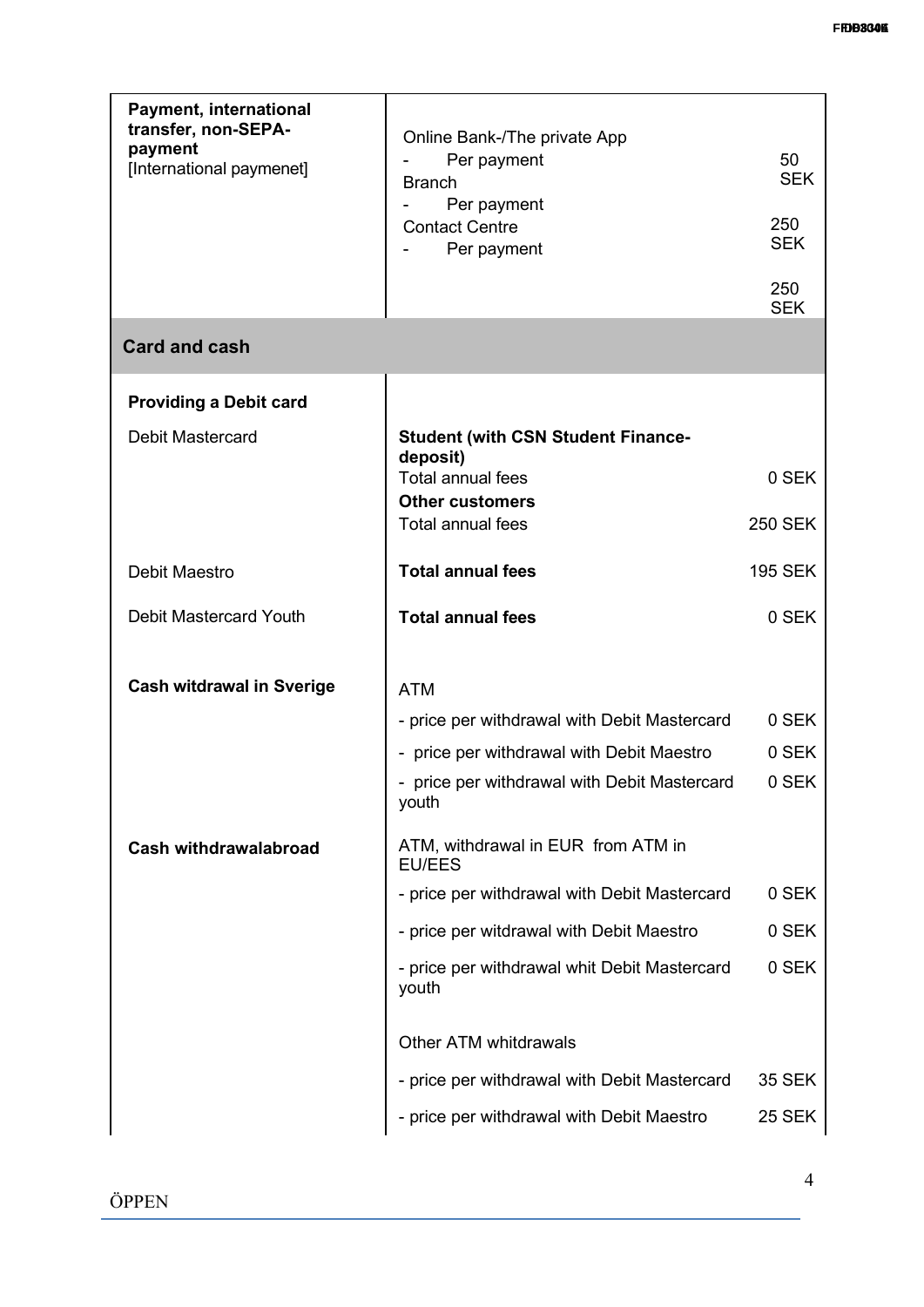|                            | - price per withdrawal with Debit Mastercard<br>youth                                                    | 0 SEK  |
|----------------------------|----------------------------------------------------------------------------------------------------------|--------|
| Payment, debit card abroad | Additional currency exchange fee for<br>purchases in foreign currency calculated<br>on the amount in SEK | 1,65 % |
|                            |                                                                                                          |        |
|                            |                                                                                                          |        |
|                            |                                                                                                          |        |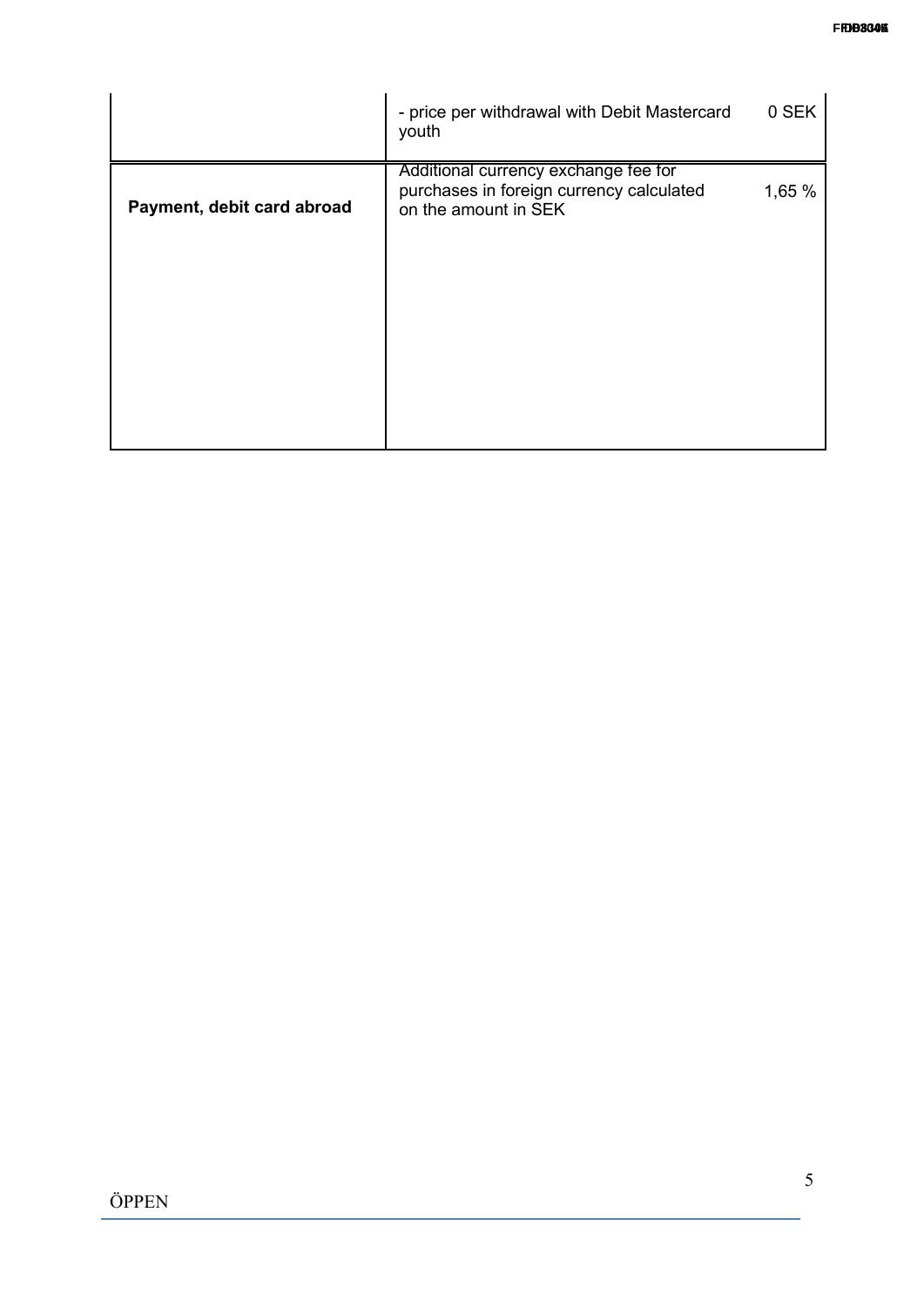| <b>Package of servises</b>                                                                                                                                                                                                                                                                                                                 | Fee                            |            |
|--------------------------------------------------------------------------------------------------------------------------------------------------------------------------------------------------------------------------------------------------------------------------------------------------------------------------------------------|--------------------------------|------------|
| <b>Online Bank with</b><br>payment service                                                                                                                                                                                                                                                                                                 | Fee per quarter                | 43,75 SEK  |
| Online Bank with payment<br>service includes the following<br>payment services. For more<br>information, visit<br>sparbankenalingsas.se                                                                                                                                                                                                    | Total annual fee 4 x 43,75 SEK | 175,00 SEK |
| Payment to bank- and<br>plusgiro<br>Non-recurring transfer<br>$\bullet$<br>within<br>Swedbank/Sparbank<br>Non-recurring<br>$\bullet$<br>transfersto other<br>banks<br>Recurring transfer within<br>٠<br>Swedbank/Sparbank<br>Recurring transfers to<br>$\bullet$<br>other banks<br>The Private<br>App for<br>Swish<br><b>Mobilt BankID</b> |                                |            |
| <b>Nyckelkund</b>                                                                                                                                                                                                                                                                                                                          | Fee per month                  | 39,00 SEK  |
| Nyckelkund includes the<br>following payment services.<br>For more information visit,<br>sparbankenalingsas.se                                                                                                                                                                                                                             | <b>Total annual fee</b>        | 468,00 SEK |
| Private account<br><b>Online Bank</b><br>The private App<br><b>Contact Centre</b><br><b>Debit Mastercard</b><br><b>Mastercard Credit</b><br>Card<br>Swish<br><b>Mobilt BankID</b>                                                                                                                                                          |                                |            |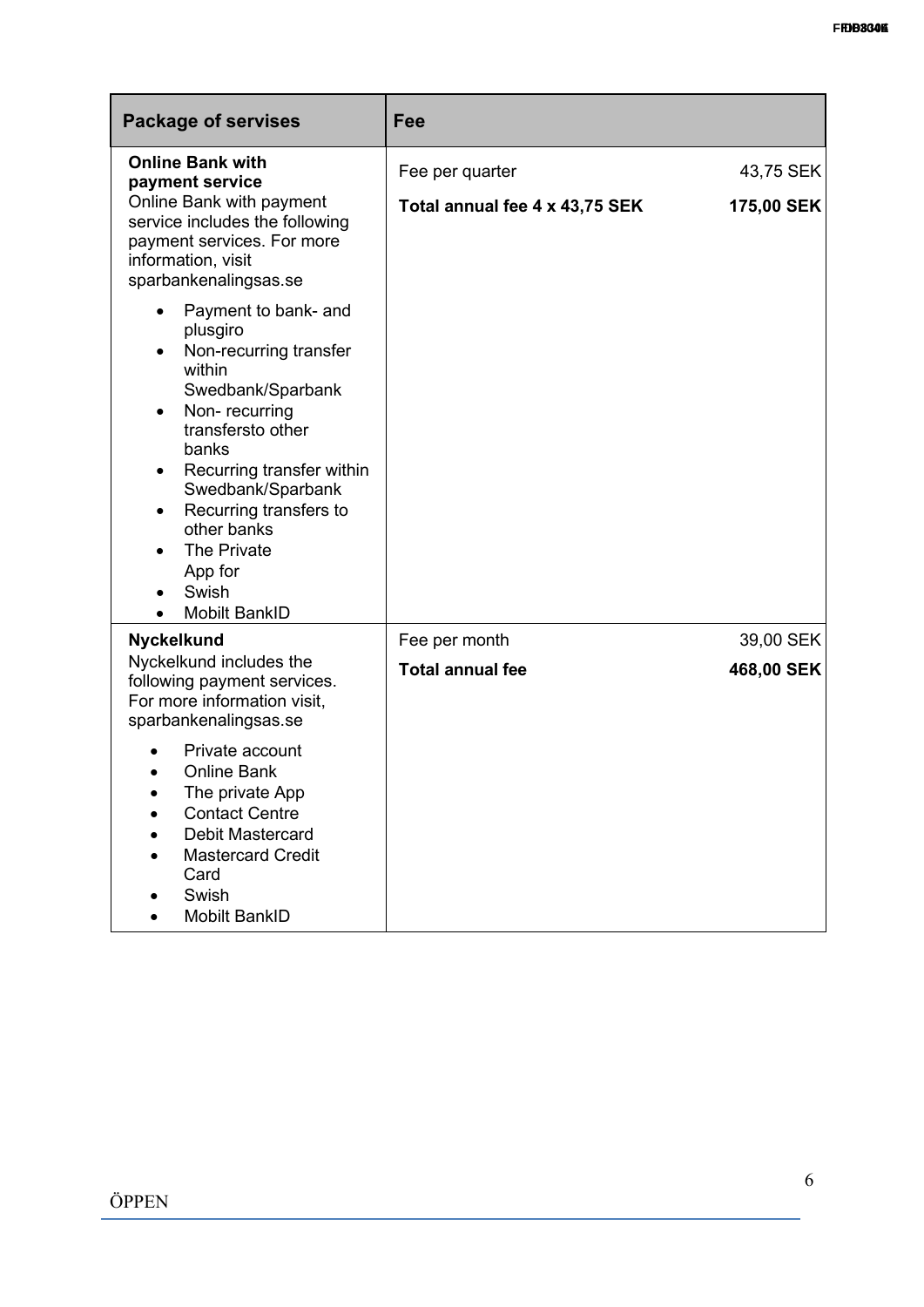| <b>Nyckelkund Student</b>                                                                                                                                                        | <b>Total annual fee</b> | 0 SEK      |
|----------------------------------------------------------------------------------------------------------------------------------------------------------------------------------|-------------------------|------------|
| Nyckelkund student includes<br>the following payment<br>services. For more information<br>visit sparbankenalingsas.se                                                            |                         |            |
| Private account<br><b>Online Bank</b><br>The Private App<br><b>Contact Centre</b><br><b>Debit Mastercard</b><br><b>Mastercard Credit</b><br>Card<br>Swish                        |                         |            |
| <b>Mobil BankID</b><br>$\bullet$                                                                                                                                                 |                         |            |
| <b>Nyckelkund Youth</b>                                                                                                                                                          | <b>Total Annual fee</b> | 0          |
| Nyckelkund youth includes the<br>following payment servics. For<br>more information, visit<br>sparbankenalingsas.se                                                              |                         | <b>SEK</b> |
| Private account<br><b>Online Bank</b><br>The Private App<br><b>Contact Centre</b><br><b>Debit Mastercard</b><br><b>Mastercard Credit</b><br>Card<br>Swish<br><b>Mobil BankID</b> |                         |            |